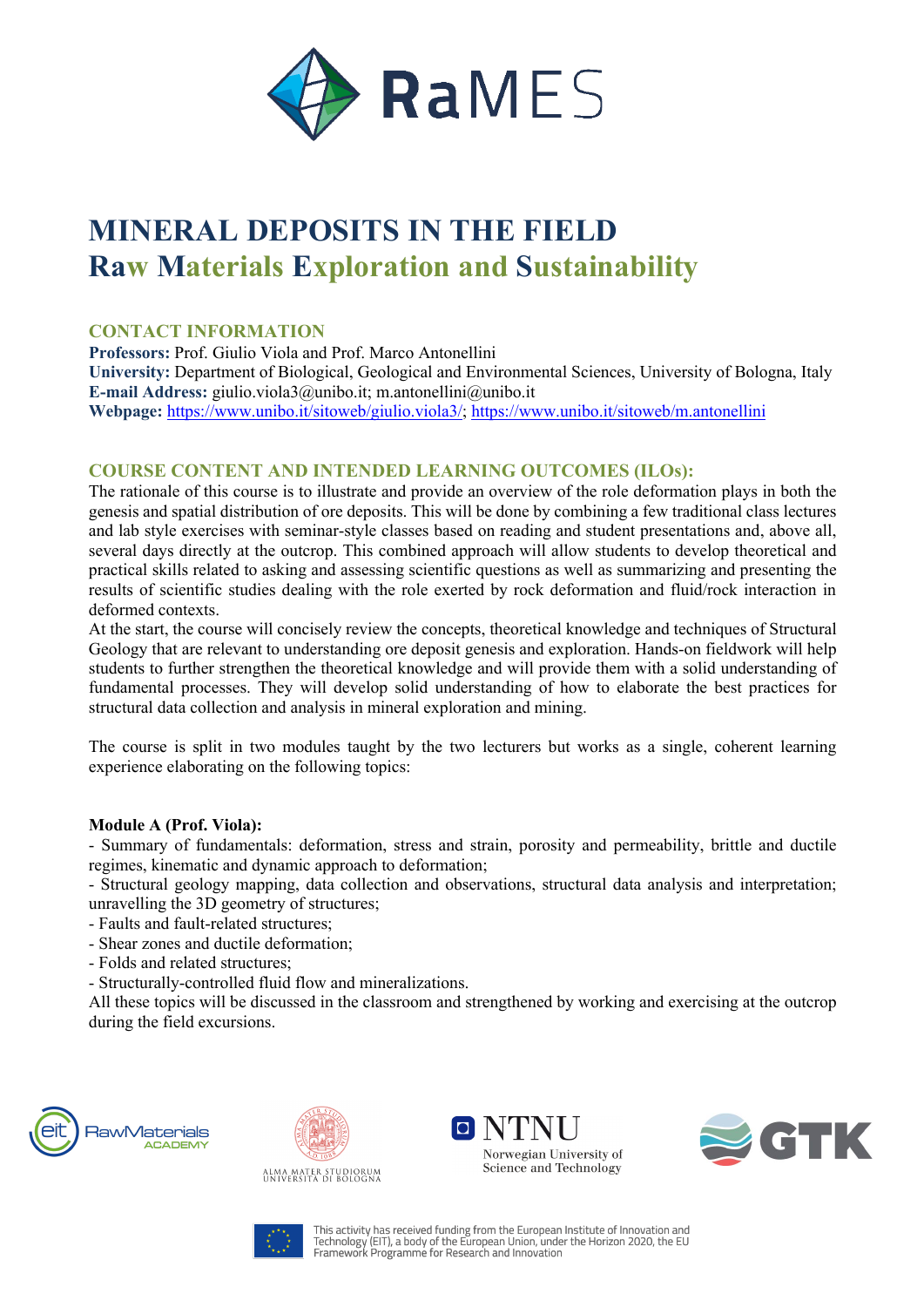

#### **Module B (Prof. Antonellini):**

This module will be taught in a "seminar" style fashion. Students will be handed out reading material, which will be then discussed in the classroom. Students will proactively lead the discussion by presenting a few slides on the assigned reading topic. Participation to the discussion by all students is mandatory and the proactivity of each student as well as the quality of their individual work will contribute to their final grade.

In general, frontal lectures will be kept to the minimum during both modules, with students being involved in seminaries, hands-on practical exercises and fieldwork. A one-day excursion will be held in the Porretta Terme area to observe, study and characterize the relationships between fracturing, fluid ingress and flow and fluidrock interaction. A five-day field trip to mainland Tuscany and the Island of Elba will expose students to outstanding examples of hydrothermal metaldeposits. Fieldwork will be used to challenge students to try to unravel and constrain the genetic relationships between brittle deformation, fluid ingress and ore genesis in the examined settings.

#### **Summary bullet list of expected, course-specific learning outcomes:**

At the end of the course, students will be able to:

- Understand and untangle the role of deformation in the genesis and distribution of ore deposits;
- Elaborate the best practices for structural data collection and analysis in mineral exploration and mining;
- Develop theoretical and practical skills related to asking and assessing scientific questions;
- Plan and execute scientific activities and summarize, elaborate, interpret and present the results thereof;
- Think in a multidisciplinary and flexible way to elaborate conceptual models that can be used to account for- and explain their own observations;
- Work independently and as part of teams while elaborating conceptual models starting from their own individual observations.

## **Aligning with the EIT Overarching Learning Outcomes:**

- $\Box$  EIT OLO 1 Making value judgments and sustainability competencies.
- $\Box$  EIT OLO 2 Entrepreneurship skills and competencies.

 $\boxtimes$  EIT OLO 3 - Creativity skills and competencies: The ability to think beyond boundaries and systematically explore and generate new ideas – 2: highly relevant

The proposed course is far from the traditional approach of most university courses. It is meant to teach advanced concepts while having students think beyond the pages of a reference textbook. Fieldwork and trial and error at the outcrop will be key in this respect: direct observations of rocks, structural relationships and mineralizations will be used to invite students to think in a multidisciplinary, comprehensive and flexible way to elaborate conceptual models that can be used to account for- and explain their own observations. Field outcrops act as perfect laboratories where to engage with exciting research. It is important to stress that the lecturers will not have ready answers and models to offer to the class and will thus work proactively with students to figure out the complexities of the studied deposits.











This activity has received funding from the European Institute of Innovation and This activity has received funding from the European Union, under the Horizon 2020, the EU<br>Framework Programme for Research and Innovation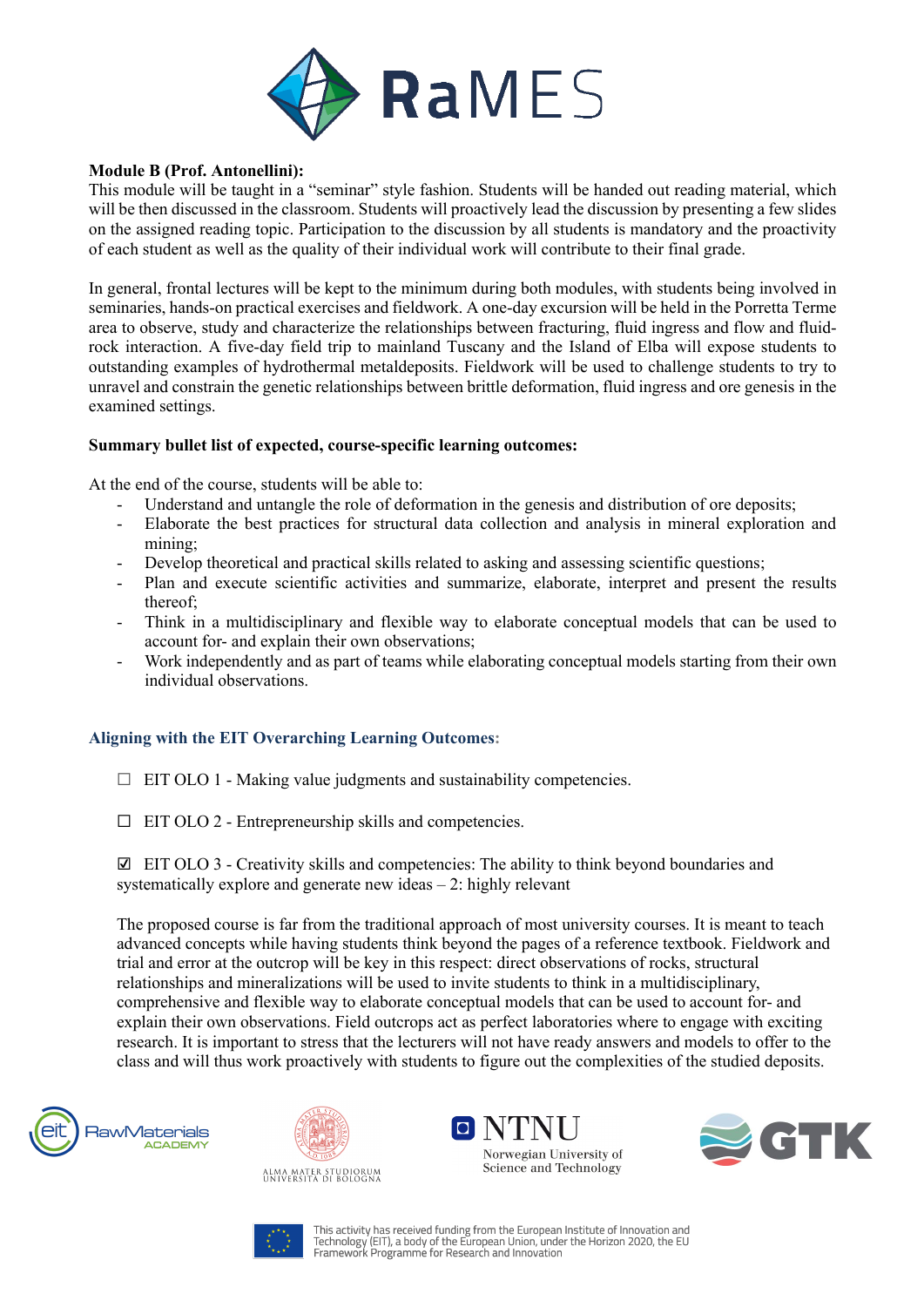

All field examples chosen for the course are complex and are still being explored and actively studied by the lecturers. This represents the ideal training ground to have students explore and generate new ideas. The days spent in the field will thus represent a unique opportunity to think critically individually as well as in a team, while trying to match the theory knowledge with the real case scenario.

 $\Box$  EIT OLO 4 - Innovation skills and competencies.

 $\Box$  EIT OLO 5 - Research skills and competencies.

☑ EIT OLO 6 - Intellectual transforming skills and competencies: The ability to transform practical experiences into research problems and challenges – 2: highly relevant

By spending much time at the outcrop, students will be offered the unique opportunity to use the fundamental observational skills of Earth Scientists to derive solid constraints and transform them into conceptual models to account for their own observations. Field work offers students the outstanding chance to engage directly with the identification of research challenges and issues. Lecturers will accompany students through a steep learning curve whereby the "unknown" at the outcrop will become much valued as powerful input to critical thinking and the creation of conceptual frameworks.

 $\Box$  EIT OLO 7 - Leadership skills and competencies.

## ASSESSMENT METHODS AND GRADING SYSTEM

The grades in the Italian university system are expressed out of thirty. The passing grade is 18/30. In case of full grade (30/30) the Professor(s) may also decide to award honours (lode).

The proposed assessment methods below are believed to be well suited to evaluate students regarding the overall proposed learning outcomes. The continuous interaction at the outcrop is a valuable tool for the lecturers to monitor the progressive learning by students and the way data is collected and continuously elaborated to produce conceptual models that are capable to account for the observations made. Field tasks and their assessment offer the possibility to also adjust the pedagogic approach during the course so as to effectively cater for all learning needs. While the on-the-field tasks are meant to progressively build a solid performance by the candidates, the evaluation of the written outputs reflects a more comprehensive grading approach, with the lecturers studying carefully more mature products, which should reflect a higher level of critical thinking and synthesis by the candidates. The final oral examination will be used to sum-up all evaluation components.

| ASSESSMENT METHOD                                     | <b>WEIGHT ON</b><br><b>FINAL GRADE</b> |
|-------------------------------------------------------|----------------------------------------|
| Lab $/$ on-the-field task                             | 50%                                    |
| Written outputs (essay, position papers, case study.) | 40%                                    |
| Oral exam                                             | 10%                                    |





VTNI Norwegian University of Science and Technology